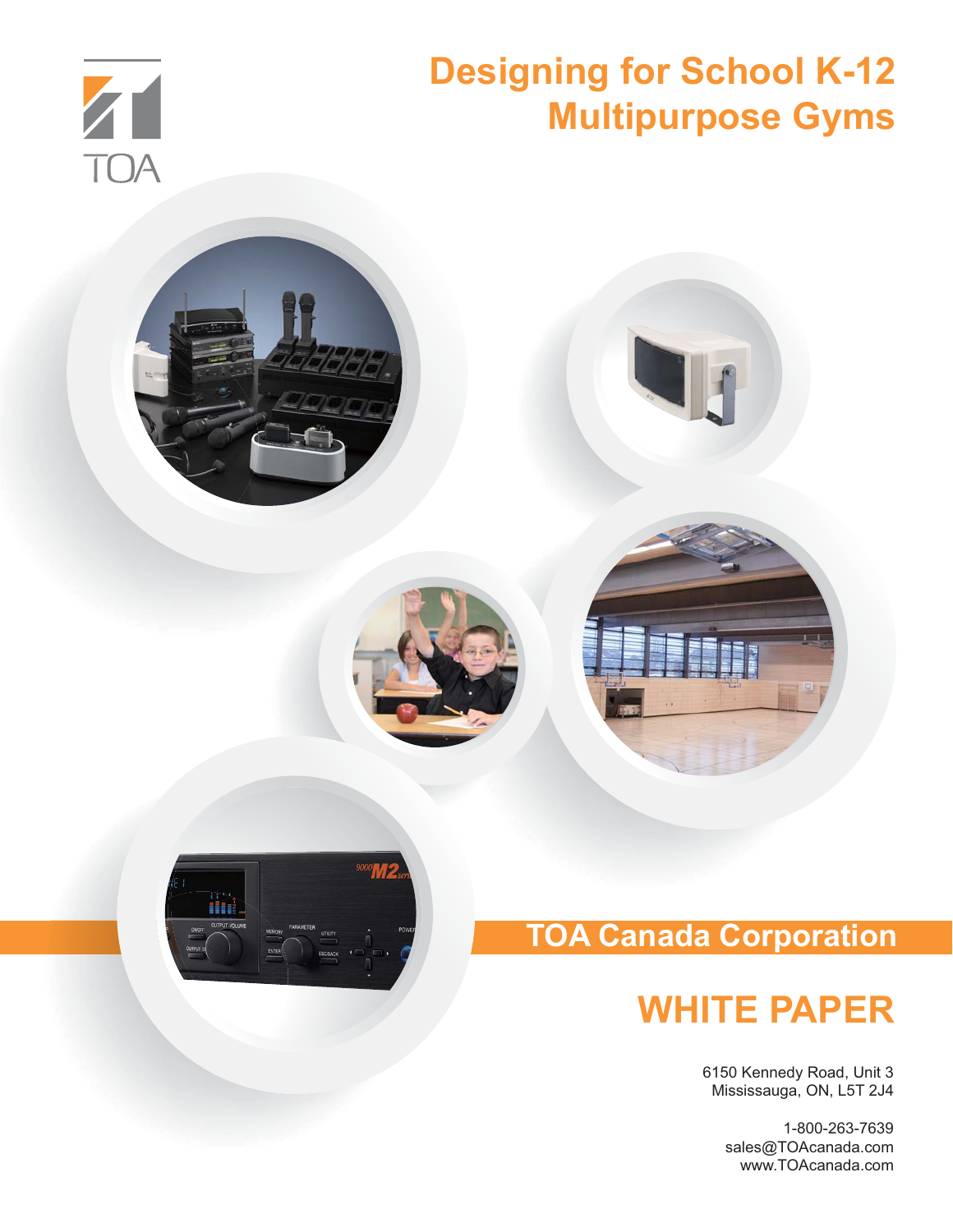## **WHITE PAPER: TOA CANADA CORPORATION**

## **DESIGNING FOR SCHOOL K-12, MULTIPURPOSE GYMS**

| <b>TABLE OF CONTENTS</b>                 | <b>PAGE</b>  |
|------------------------------------------|--------------|
| The Purpose of such spaces               | 01           |
| The Facility                             | 01           |
| <b>Specific Requirements</b>             | 02           |
| <b>Product Classes</b>                   | 03           |
| <b>Product Selection Defined</b>         | 05           |
| <b>Glossary of Terms</b>                 | 05           |
| <b>System Examples:</b>                  |              |
| Paging                                   | 07           |
| <b>Basic</b>                             | 08           |
| <b>Advanced System</b>                   | 09           |
| Performance                              | 10           |
| Impact                                   | 11           |
| <b>Product Support and System Design</b> | <b>Below</b> |

## **PRODUCT SUPPORT AND SYSTEM DESIGN**

TOA Canada Corporation provides technical support for all our products. When designing a system, please do not hesitate to contact your Regional Salas Manager or our Technical Team for guidance on selection and application. TOA Canada has the software tools and expertise to provide successful solutions to your clients needs.

Product and contact information may be obtained at the following links;

WWW.TOAcanada.com WWW.TOAcanada.com/contact/

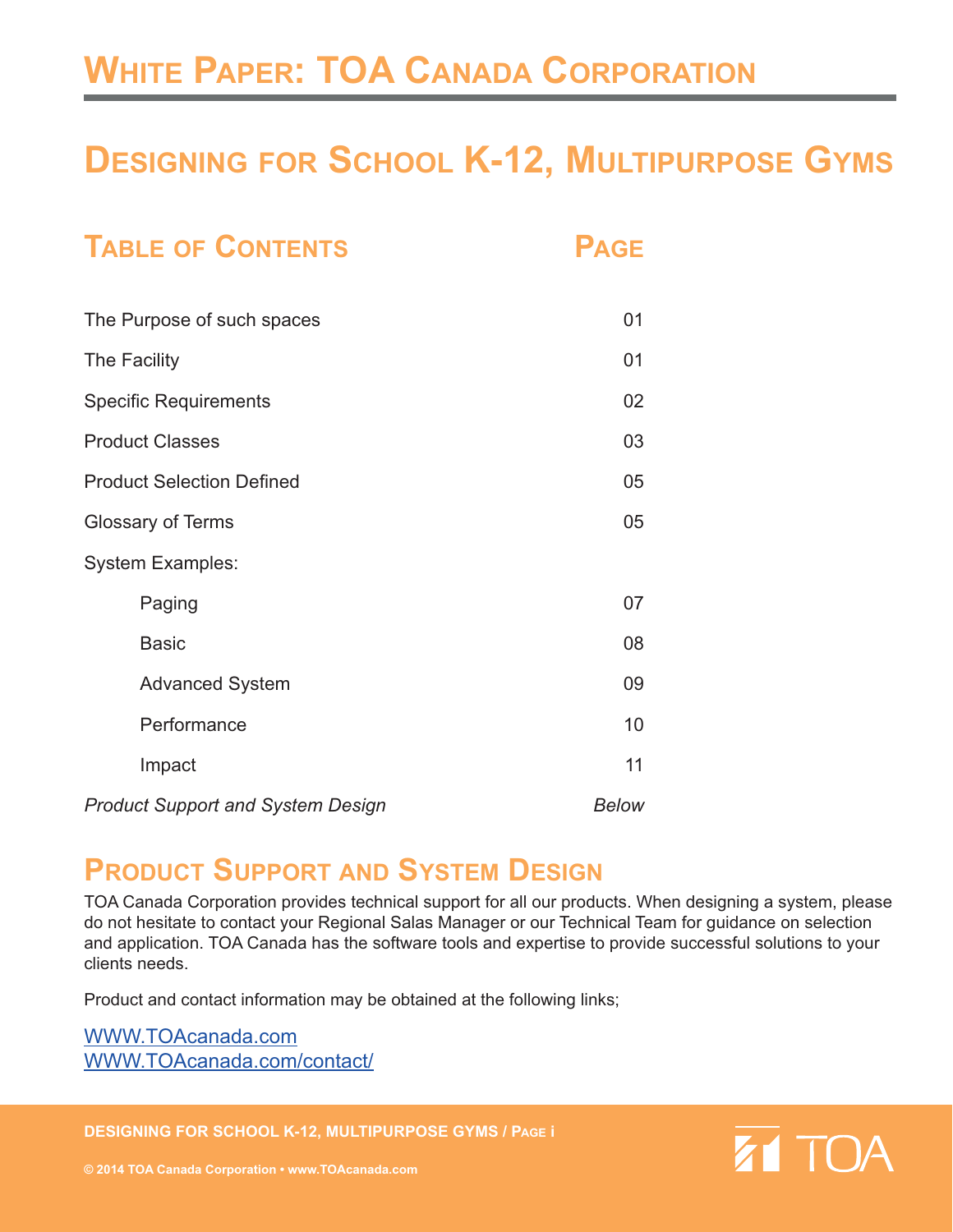## **DESIGNING FOR SCHOOL K-12, MULTIPURPOSE GYMS**

## **THE PURPOSE OF GYMNASIUMS**

Schools often employ these gym spaces for different needs, sporting events, instructional training, theatrical performance, and visual presentations to name just a few.

Designing audio systems for such a varied use can present some challenges. Not only do we have multi-use facilities, we are also faced with some very difficult room acoustics because of the hard surfaces present. Overcoming these challenges requires careful planning and selection of products to make sure that the design and usability meets the intended functions and environment challenges.

## **THE FACILITY**

Generally, these rooms are constructed with painted concrete block, wood floors on concrete and ceiling decks of corrugated metal. Dimensionally, a typical gym is basket ball court size of 50'W x 84'L x 25'H (15m x 25m x 7.6m). With these dimensions and surfaces, multiple reflections are a challenge to produce intelligible sound. This would be considered a "lively" room.

Rarely is acoustic treatment applied to the room and as such, careful selection of speakers and placement is required to help minimise these reflections.

Gyms may have combining requirements that will require sound systems that can manage the division and combination of the sound system.

Assemblies and productions are often a use of a gym requiring a stage. These can be portable, fixed or set into one end of a wall. The location of portable stages will often present technical issues when designing a fixed speaker location. All stages should have the main audio projecting from the stage area to the audience to create a sonic focus.

Should a gym have audience bleachers, they need to be considered when placing speakers. If additional speakers are required for the bleachers, the system designer should consider these supplementary speakers in relation to any main speaker system.

Many times consumer grade audio sources are used. These products generally have unbalanced audio outputs that must be converted into balanced audio if remotely connected to the mixer.

For more flexibility and user control, remote volume controls and source selection should be installed to control the levels of microphones and program audio sources.

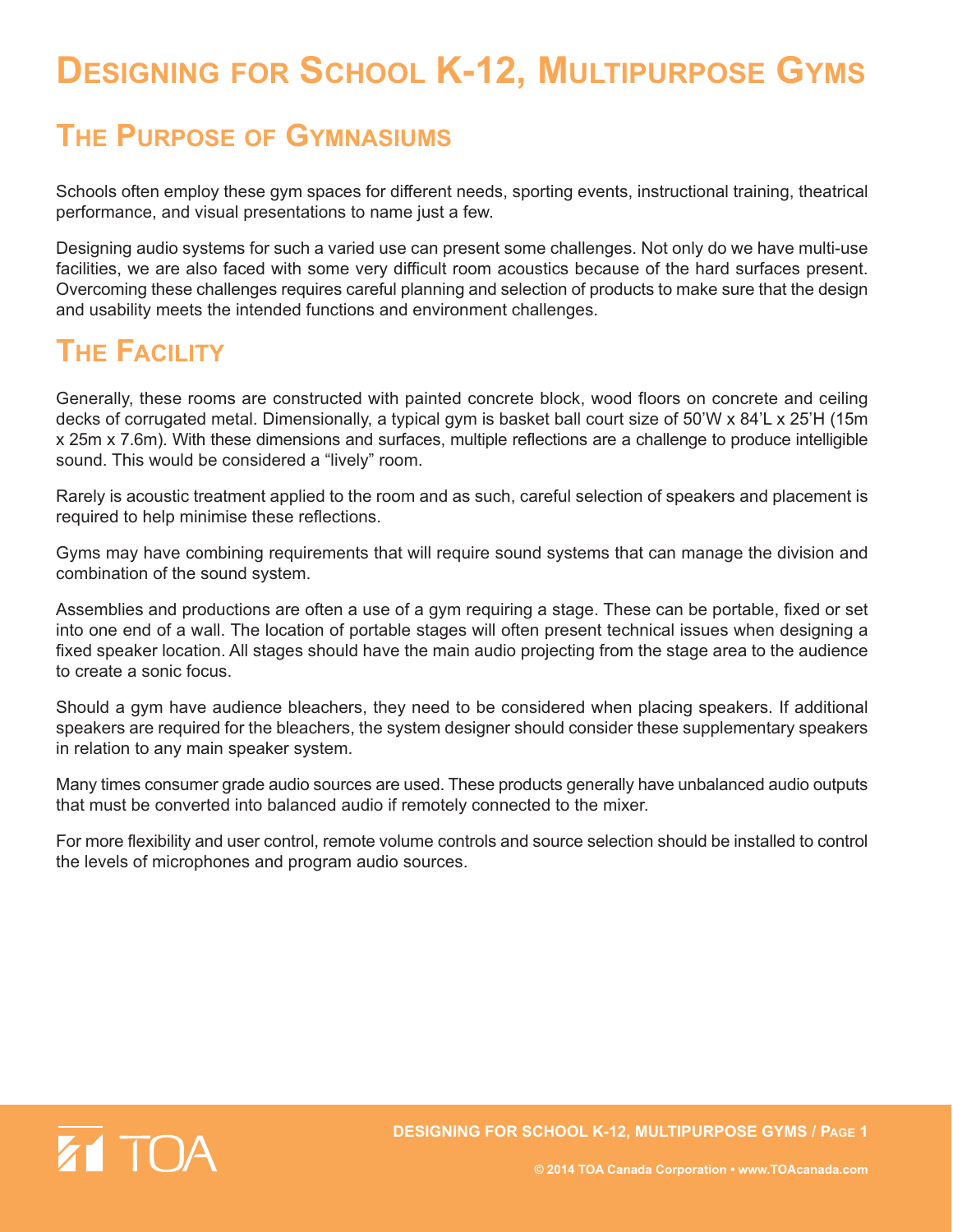### **SPECIFIC REQUIREMENTS**

The selection of product will depend on the specific needs that will be required by the use of the gym. Simple paging will not require much in the way of product however room combining and stage productions will require a more sophisticated approach and extended audio fidelity.

Most applications will require wired and wireless microphones, inputs for common audio sources such as CD, DVD and MP3 players. These inputs might be local to the equipment or remote and located on wall plates with XLR, RCA, and 3.5mm connections being common for these types of devices. As mentioned before, care must be exercised in running long unbalanced audio lines common to RCA and 3.5mm connection.

Control of inputs might be required. These can be local to the equipment or remotely located in the area of use on wall plates.

Any performance based system should consider the ability to be muted in the event of an alert from security or fire system until the emergency is terminated.

Room combining requirements allow the gym to be divided into two smaller areas. Product selected for this arrangement should have the ability to store equipment parameters into scenes so that the different room combinations can be activated (A+B combined and A , B separate). Multiple amplifier channels will be required and a simple control panel to allow for combination selection using preprogrammed scenes or memory.

Operator control for stage presentations by using a mixing console or PC based software is often a requirement.

In some cases, protection of the speakers is required by using a wire cage specifically made for this purpose.

Flying or anchoring heavy speakers to the base building will require a trained rigging expert using certified hardware suitable for this purpose. All rigging and load calculations should be approved by a certified structural engineer.

Higher end systems will generally have equipment that will require programming using a computer. Connections might employ RS-232C or TCP/IP type connections. When using these types of equipment, there can be firmware or software updates. Make sure that these products are using the latest versions supplied by TOA.



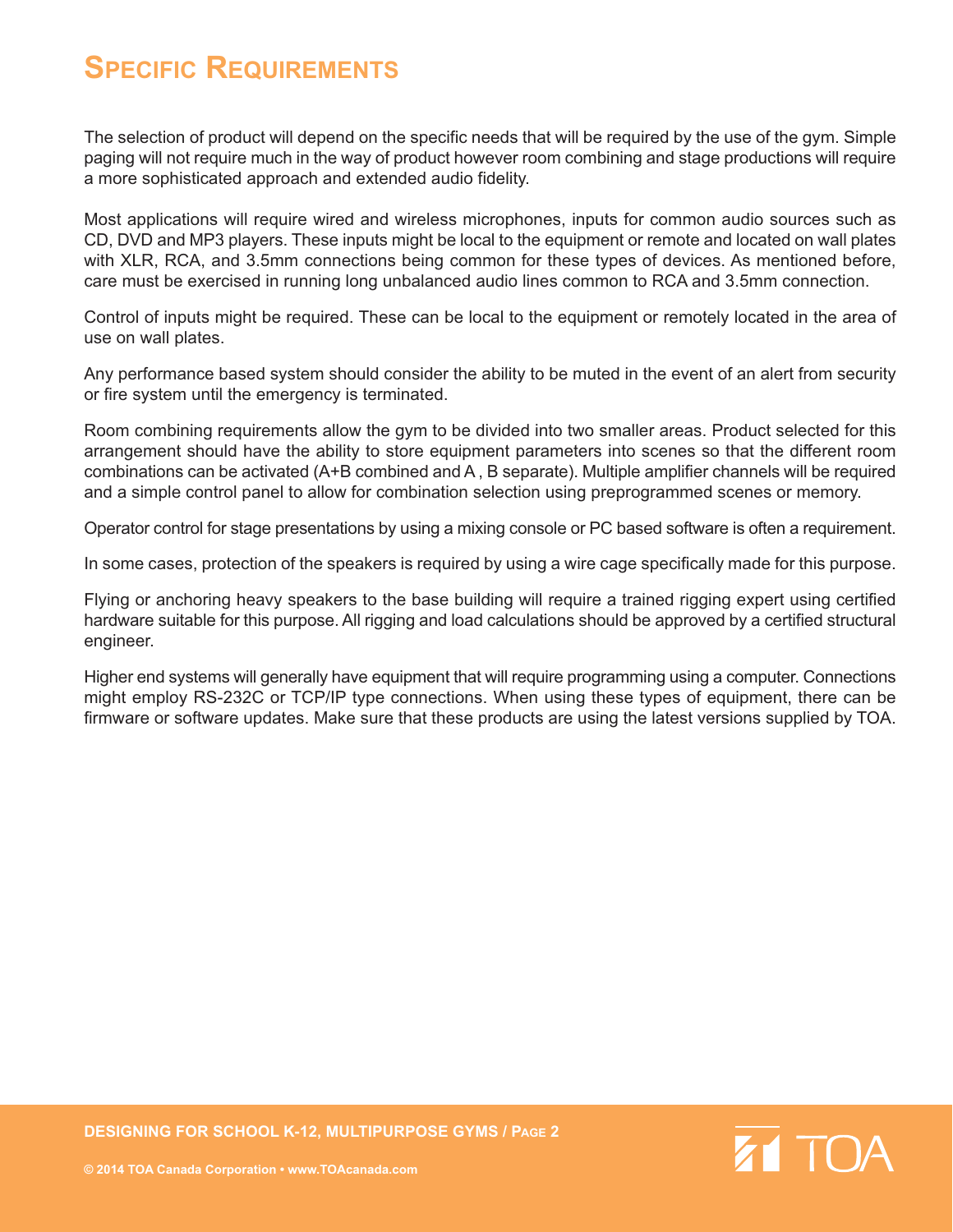## **PRODUCT CLASSES**

#### **MICROPHONES**

#### *Wired and wireless***.**

- Dynamic microphones for handheld use and condenser mics for lectern mounted mics.
- Headset mics are useful for aerobics style activities.

#### **MIXER/AMPS**

*Are mixers that have a built in amplifier.*

- A cost effective all in one product.
- Simple user interface and tone controls.
- Higher end units may employ some DSP capabilities.
- They mostly have high impedance, 70V, 25V speaker outputs.

#### **DSP MIXERS**

#### *Mixers that have digital signal processing capabilities.*

- Finer control and more extensive configuration setups are possible.
- Used mainly for performance based systems
- Require a computer to configure

#### **CONTROL**

#### *Remote volume and selection*

- Using potentiometer,
- High impedance speaker attenuators,
- Dedicated volume with source selection devices,
- Third party solutions
- Computer control data connection using software.

#### **DSP PROCESSOR**

#### *Digital signal processing*

- Inputs and outputs.
- Speaker frequency processing, crossovers,
- Automated Acoustic Resonant Control (ARC)
- Feedback suppression (FBS)

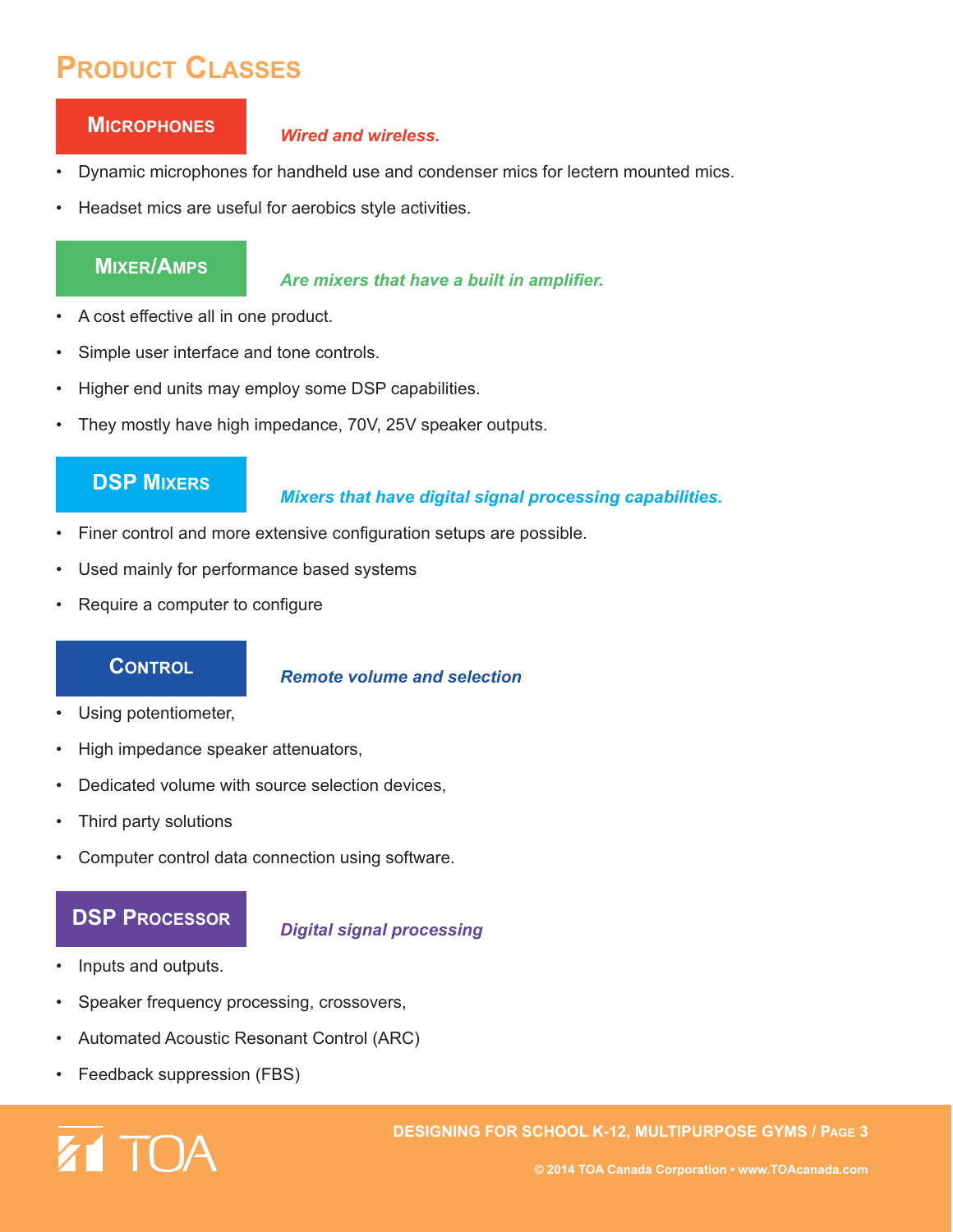#### **AMPLIFIERS**

- Analog
- **Digital**
- Basic rule to allow 20% amplifier power extra as headroom.
- General purpose amplifiers are high impedance from 25V to 100V.
- Performance and impact amplifiers are low impedance of 8 ohms.

#### **SPEAKERS**

#### *Indoor and outdoor weather resistant*

- Single point source type paging horns.
- Full range, multi-frequency.
- Line array speakers.
- Generally use high impedance types of 25V to 100V with 70V being the most common and typically use 18 AWG size wiring.
- Performance and impact speakers are low impedance, 8 ohms requiring larger gauge wiring.

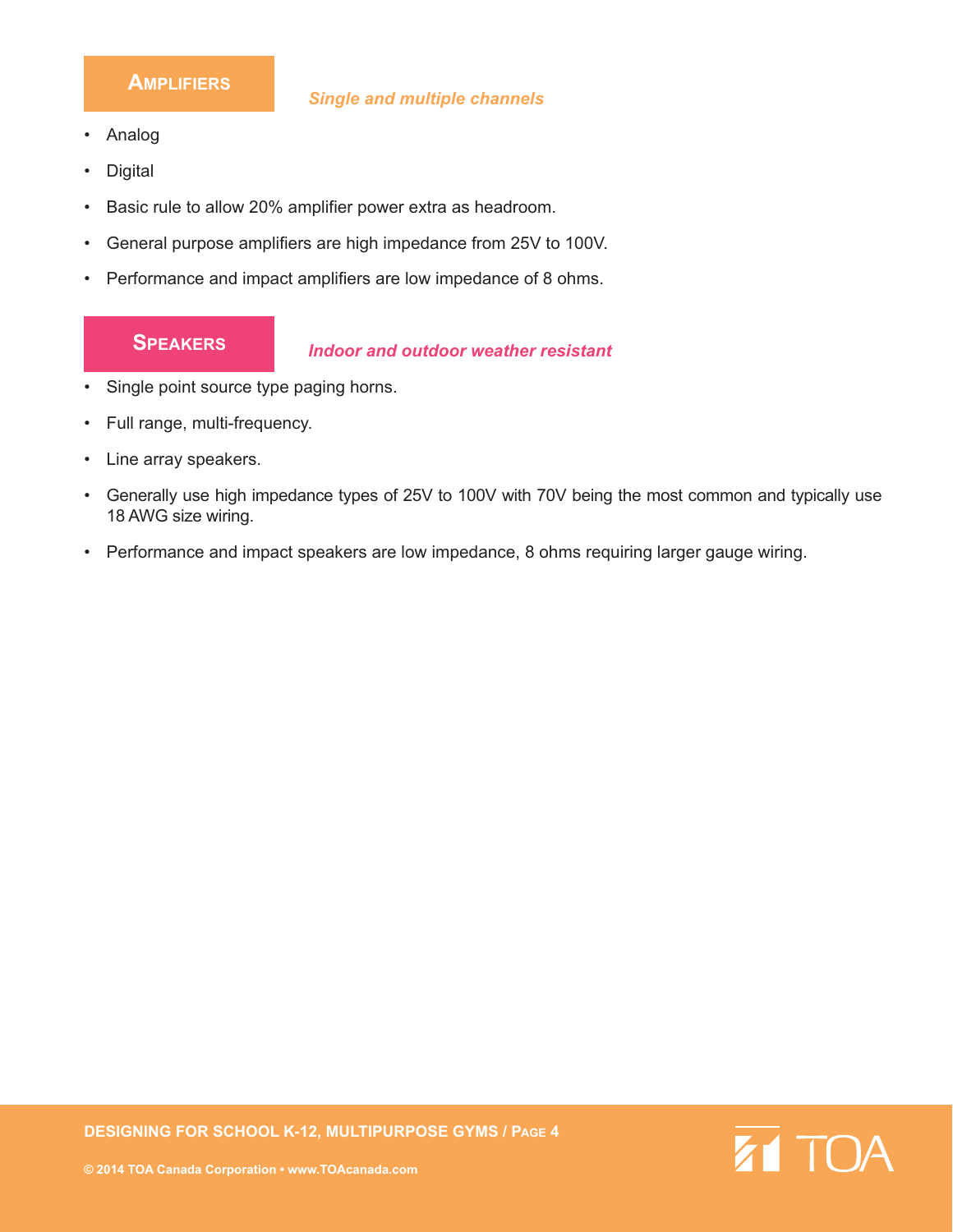## **PRODUCT SELECTION DEFINED**

Based on the requirements for a gym, several categories of product selection can be made. Although the equipment can be arranged into these specific groups, it is possible to utilize specific capabilities of product from these various groups. Also the scale of implementation will impact the fidelity and cost of the system. The suggested categories can be defines as;

*Paging*: Simple requirements for paging using directional horn type speakers, mixer/amplifier and base station type microphone. Generally this system would be part of the base building PA system. Normally requiring two equally spaced speakers located on the longest wall. Low fidelity for music but can be improved with speaker selection. The paging system should be separate from any other PA system employed.

*Basic:* Low impact. Simple user interface using the equipments controls for microphone and audio source inputs. Basic remote volume control is possible along with simple tone control. Wireless microphone system with line of site to the receiver and medium fidelity using full range single point speakers. Equipment is wall or shelf mounted and can be used for instructional guidance and low impact aerobics. Easy to install and no computer required for set up. Speakers are mounted in each half of the gym on the longest wall.

*Advanced:* Medium Impact. Remote control of volume and source selection is possible along with computer programming and scene recall. This system is capable of automatic filter selection called ARC, and feedback suppression. Also includes multi range speakers with processor for improved fidelity. Using line array speakers helps to control unwanted reflections and improve fidelity and speech intelligibility. Capable of room combining with scene recall, aerobics, assemblies and sports announcements. Equipment is rack mounted in an equipment room. If no line of sight to the receiver, wireless will require external antenna. More complex to install and may require speakers to be suspended from the ceiling structure. Computer maybe required.

*Performance:* Medium to high impact. With stage presentations and team sports being the primary functions, a system that can deliver more impact and control will be required. This system will have more user control and inputs, often with a computer control interface, multi range speaker systems for improved fidelity with improved speech intelligibility and multiple amplifier channels. Equipment is rack mounted and programmed using a computer. Installation requires a good understanding of audio and computer programmed systems. Speakers may require suspension or wall mounting.

*Impact:* Highest sonic impact. Suitable for performance based drama and high energy team sports. These systems will produce the highest fidelity and control to ensure excellent sonic performance and speech intelligibility. Large number of inputs required along with multiple wireless microphones. Speakers will often employ three way systems requiring multiple amplifier channels with processing. This installation will require a complete understanding of audio and computer programmed systems. Speakers may require suspension or wall mounting.

## **GLOSSARY OF TERMS**

**ARC:** Acoustic Resonant Control. A TOA proprietary DSP process that automatically adjusts filtering to reduce room resonance. Helps improve clarity and speech intelligibility.

**FBS:** Feed Back Suppression. Automated filtering dynamically inserted to help eliminate acoustic feedback when using microphones.

**DSP:** Digital Signal Processing will provide a set of electronic tools for modifying and controlling the audio signal. DSP may supply filters, compression, limiting, speaker processing and special functions like ARC and FBS.

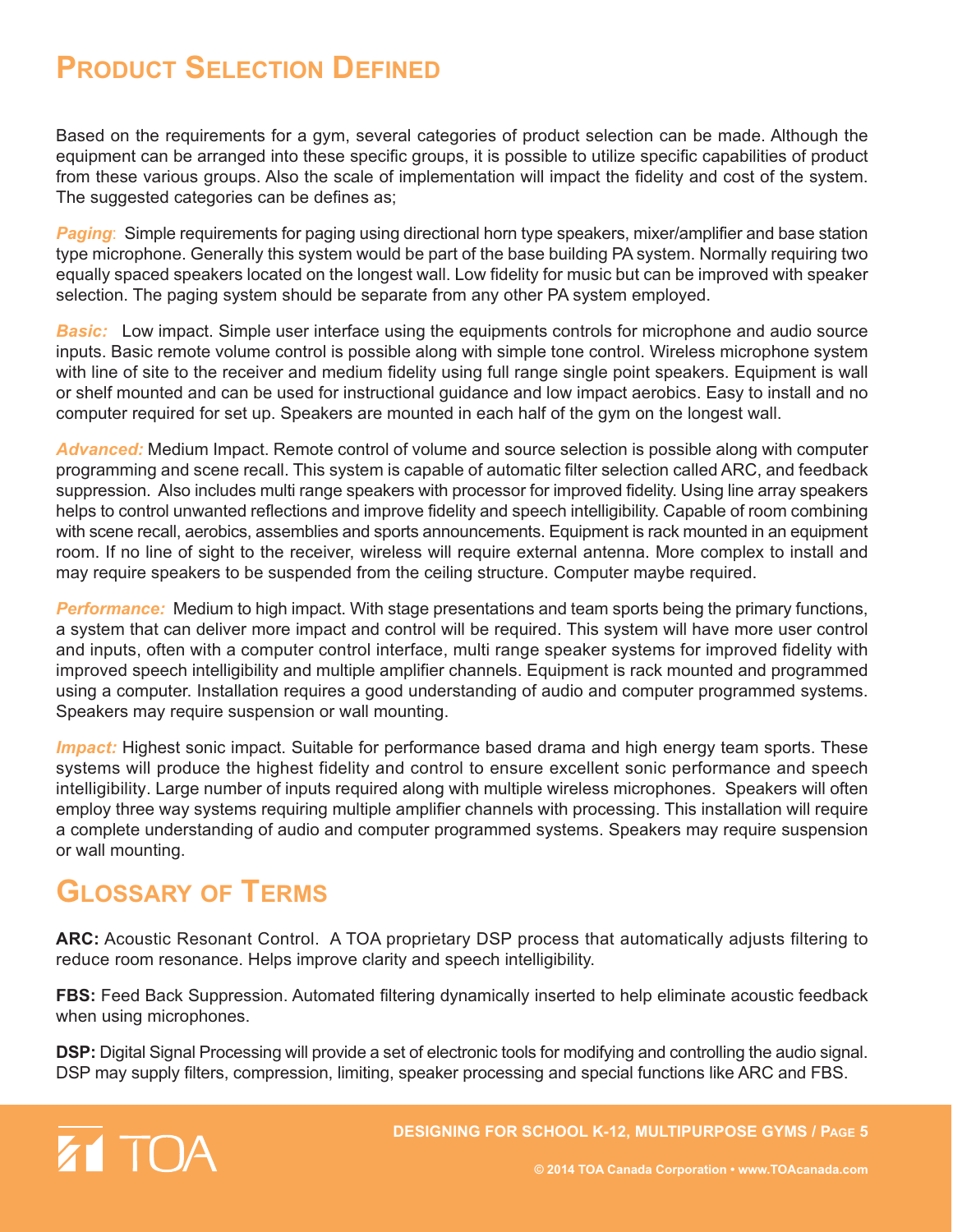**AWG**: American Wire Gauge. The standard used to determine the size of wiring. Typical high impedance wiring will use stranded two conductor 18 AWG wire for speaker runs.

**High Impedance**: A technique to drive speakers at a high voltage and low current. Helps reduce wire size over long distances. Commonly used for paging and BGM (back ground music) systems. Typically 70.7volts in North America. Amplifiers and speakers must both have this capability.

**Low Impedance:** Used for performance based systems with higher fidelity. Commonly of 4 and 8 ohms. Amplifiers and speakers must both have this capability.

**Balanced Audio:** Source audio that is split into a positive and negative signal with ground reference/shield. Used for professional applications, microphones and any audio delivered over long runs. Benefits improved signal to noise by the equipment rejecting a common interference on both the positive and negative signals.

**Unbalanced Audio:** Common consumer wiring for audio sources. Useful for short runs of 3-4 feet in a commercial setting, usually employed within the equipment rack. Unbalanced line runs should be converted using an active (balancing preamp) or passive (transformer) device.

**Paging Speaker:** Usually a horn type speaker that controls the audio energy in a controlled pattern. This controlled pattern helps to increase intelligibility by keeping unwanted reflections down. Metallic type speakers are suitable for voice paging while cone type paging speaker can produce booth speech and BGM quality audio.

**Full Range Speaker:** A cone type speaker that produces a wider audio spectrum than a paging horn. This type of speaker can be run from one amplifier channel and may have multiple speaker drivers in one enclosure.

**Multi Frequency Speaker:** These speakers are designed to pass specific bands of audio for best reproductions. Often a DSP processor is used to "steer" the correct audio signals to the appropriate speaker. Typical pass bands are; subwoofer, mid and high frequencies.

**Line Arrays:** By using multiple speakers aligned vertically, these speakers can focus the sound in the vertical direction. Well suited for placing sound onto the audience and reducing unwanted reflections.

**Attenuator:** Commonly used in high impedance speaker lines, these devices adjust volume levels in discrete steps.

**Speaker Sensitivity:**A specification to indicate how efficient a speaker is. Conventional speakers are measured at one **m**eter from the speaker with one **w**att of audio energy applied. The resulting measurement is listed as Sensitivity dB= 1W/1M. All sound levels are calculated using this specification. Doubling of power i*ncreases* the level by 3dB. By doubling the distance from this reference point, the level will *decrease* by 6dB.

**Diversity:** Wireless terminology. Full diversity employs two independent receivers for continuous monitoring of signal strength available at each antenna. Space diversity uses a single receiver that switches between two antennas depending on signal strength.

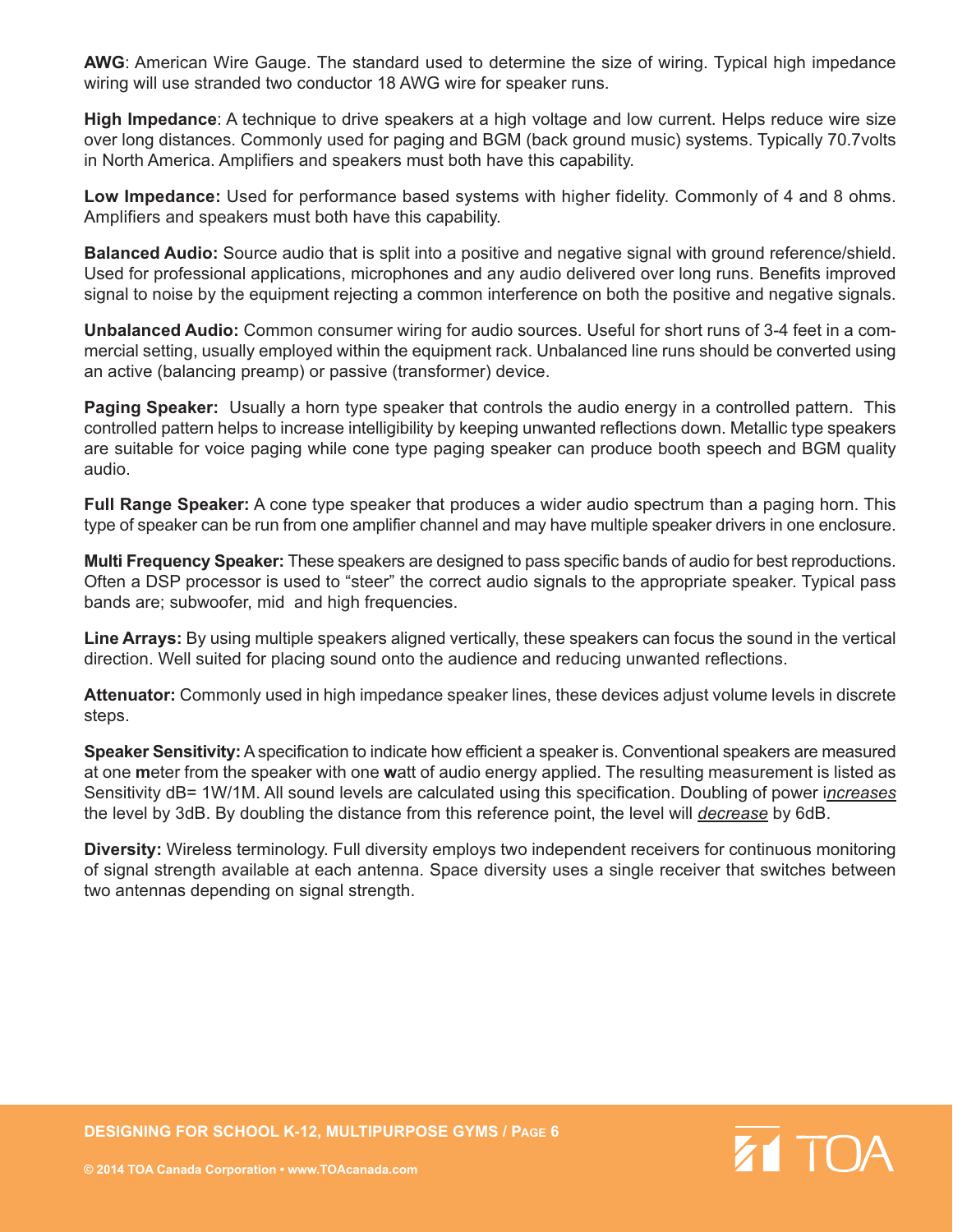## Paging





Typical system flow diagram





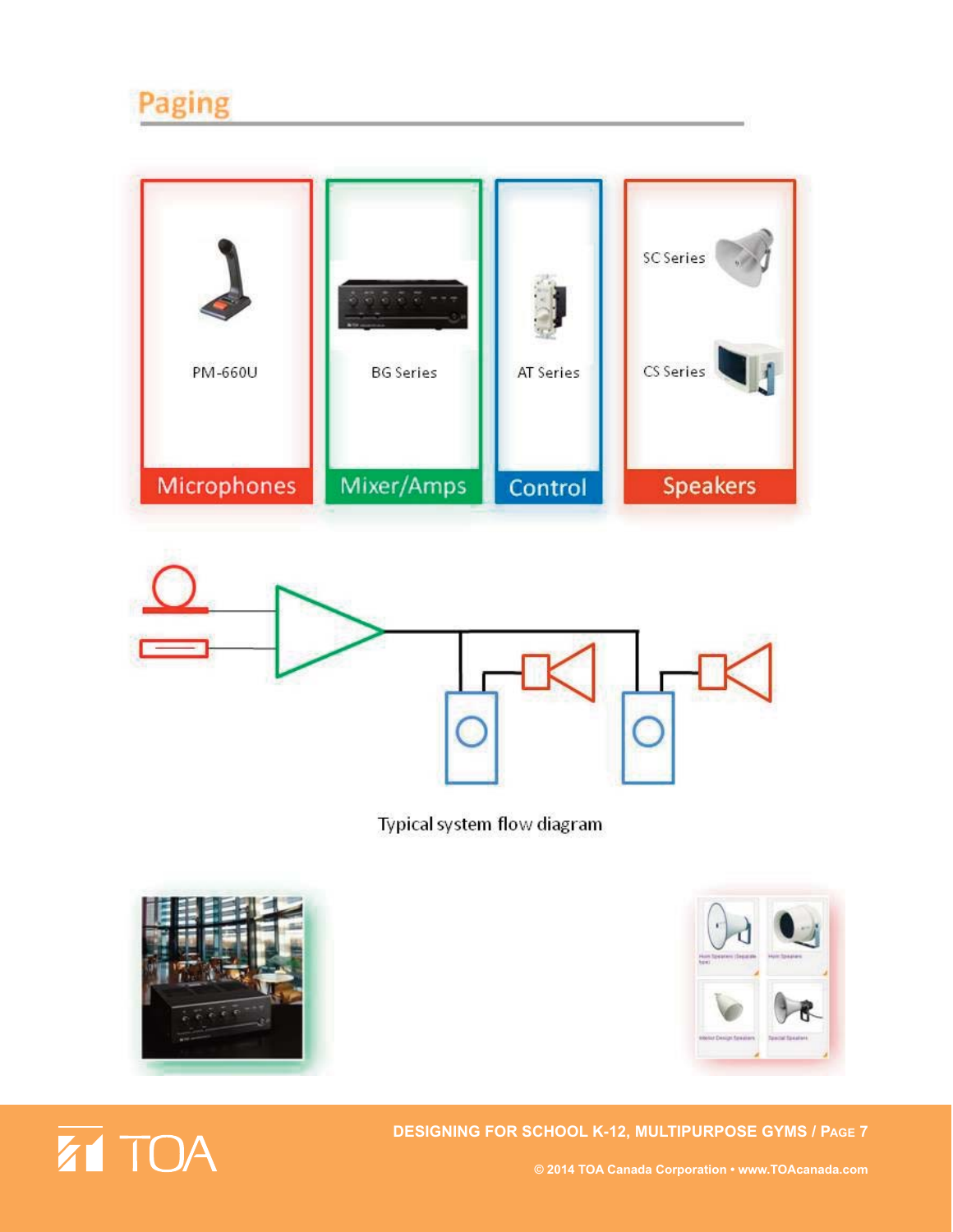## **Basic**



**DESIGNING FOR SCHOOL K-12, MULTIPURPOSE GYMS / PAGE 8**

# **ZT TOA**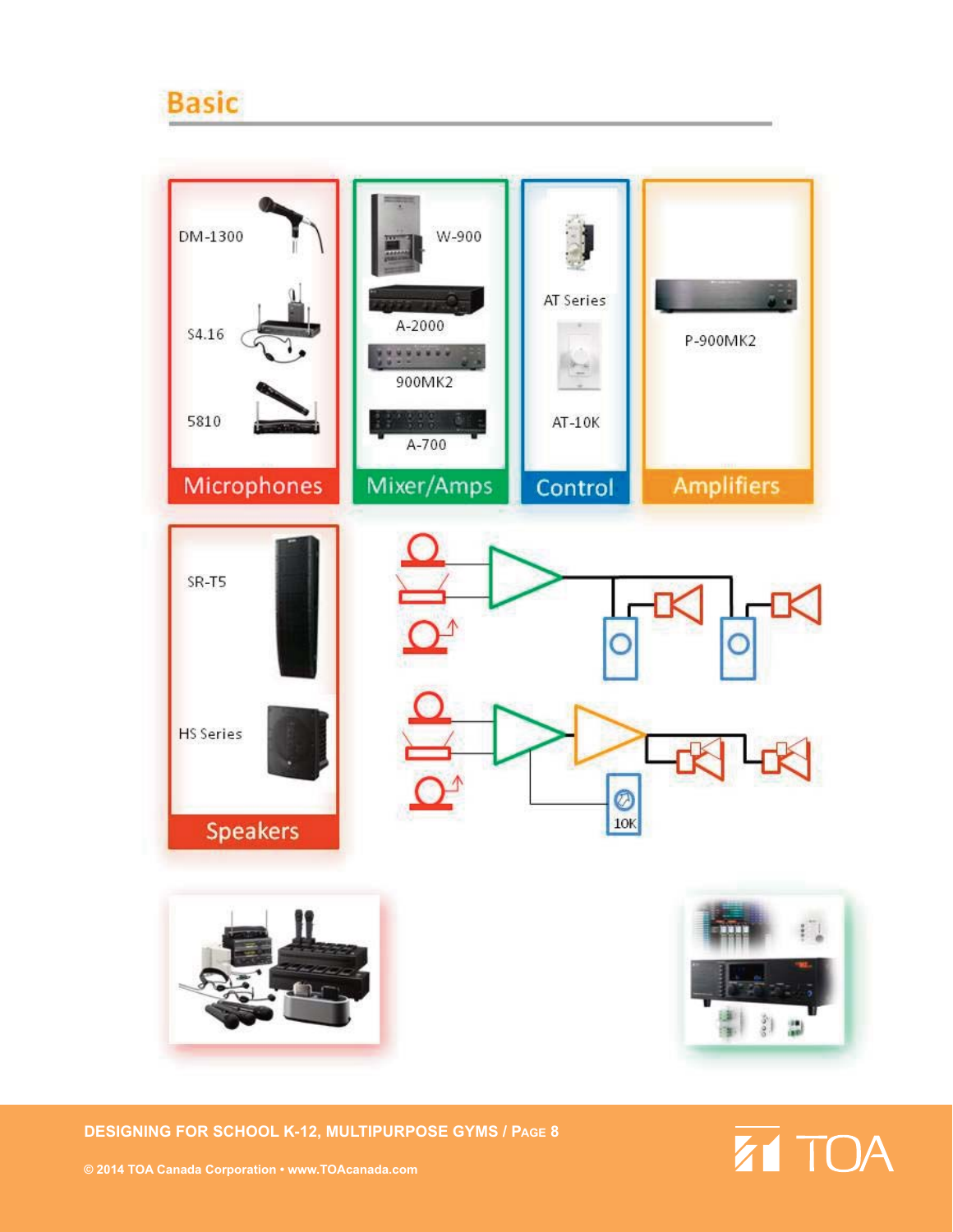## **Advanced System**





**DESIGNING FOR SCHOOL K-12, MULTIPURPOSE GYMS / PAGE 9**

**© 2014 TOA Canada Corporation • www.TOAcanada.com**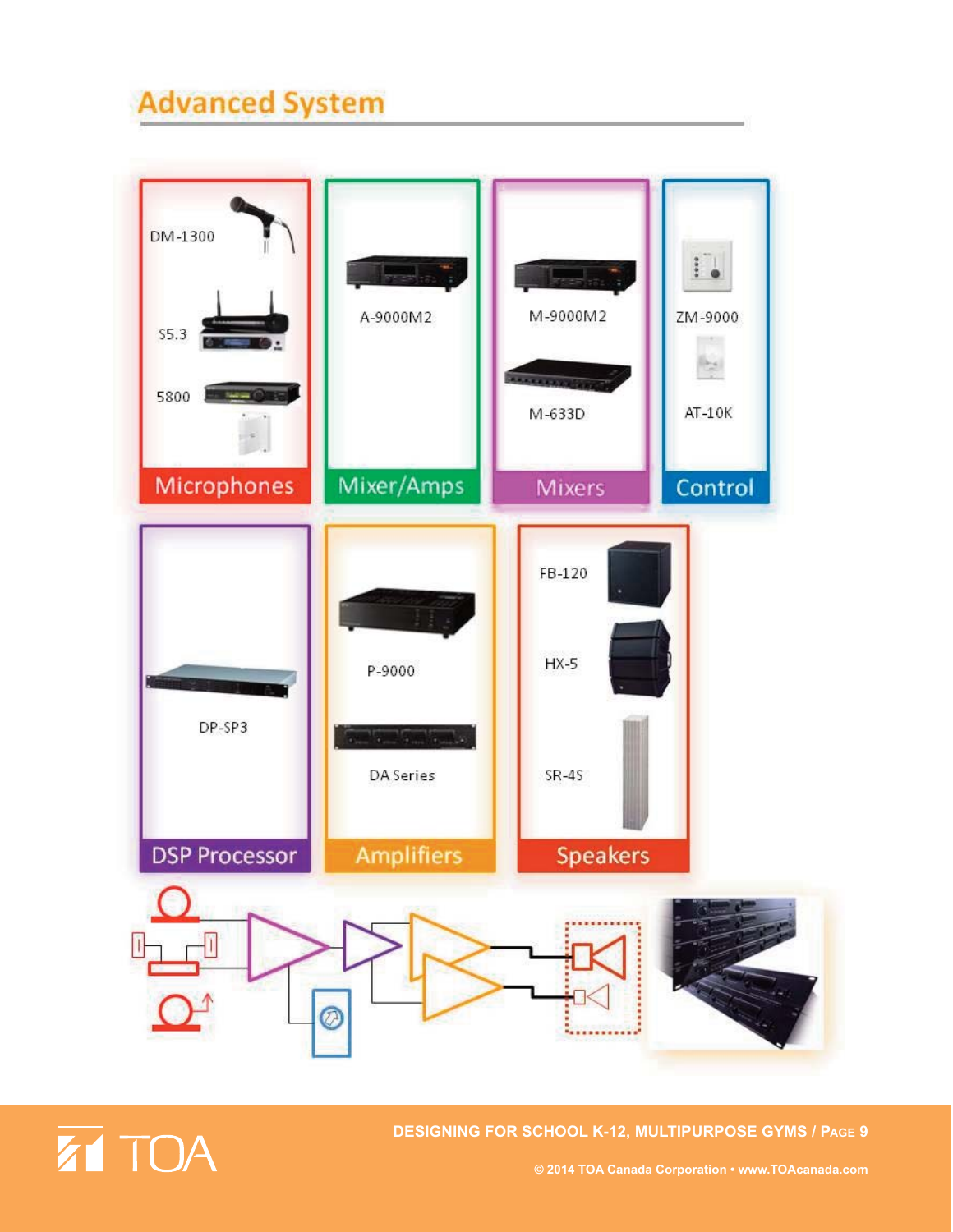## Performance



**DESIGNING FOR SCHOOL K-12, MULTIPURPOSE GYMS / PAGE 10**

# **ZT TOA**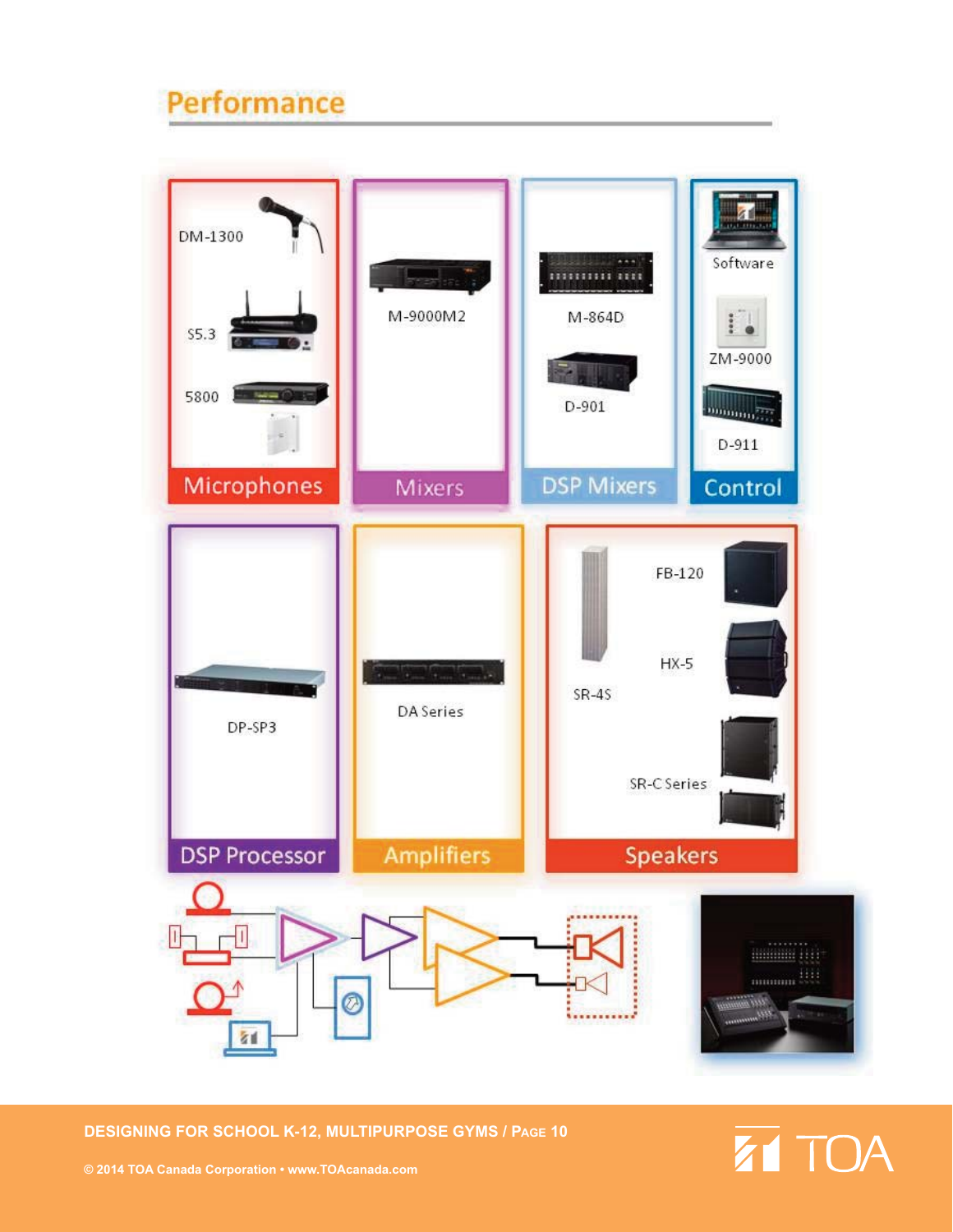## Impact



![](_page_12_Picture_2.jpeg)